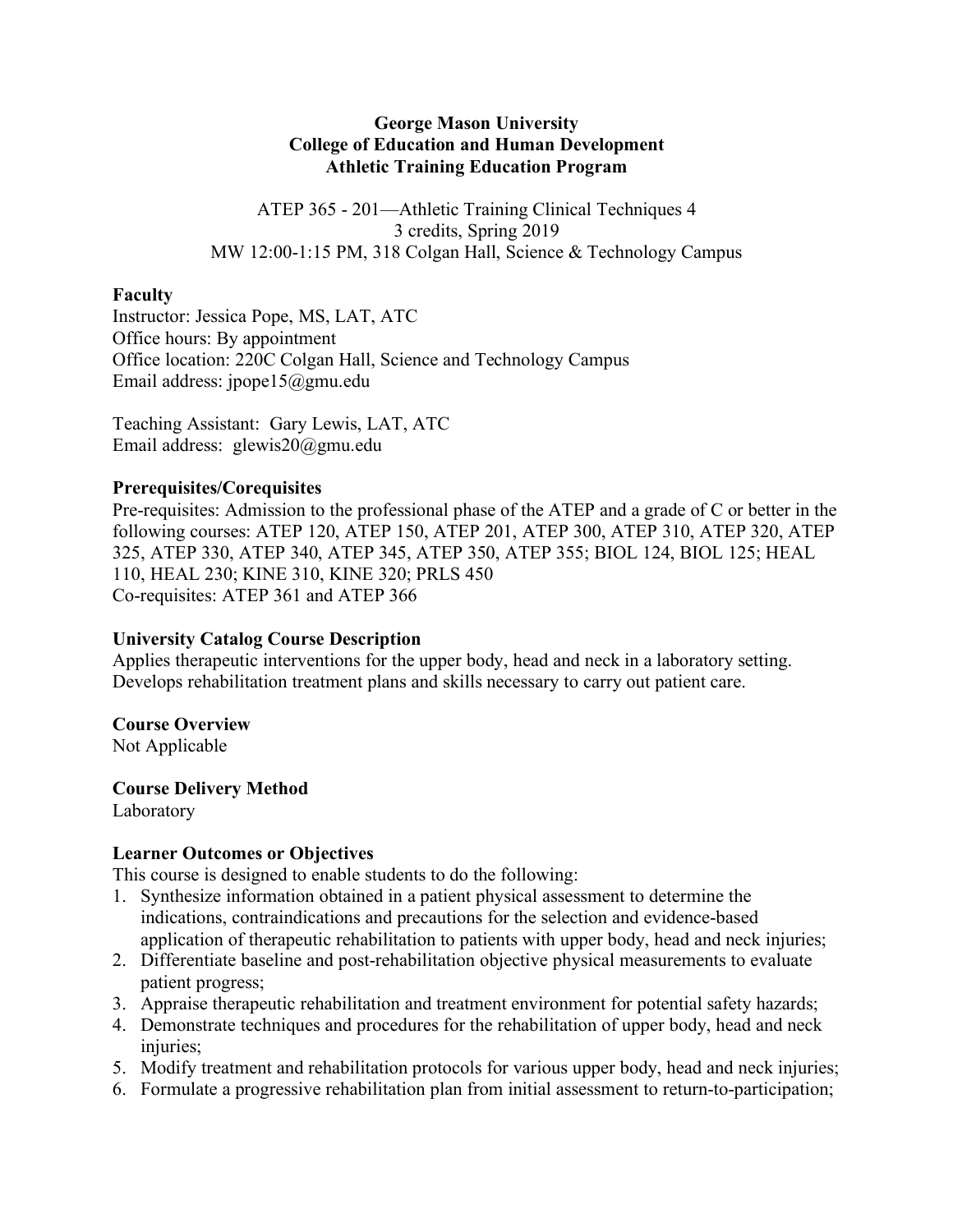- 7. Employ appropriate clinical therapeutic rehabilitation techniques, exercises, and equipment;
- 8. Adapt appropriate clinical therapeutic rehabilitation techniques, exercises, and equipment according to patient physiological and psychological response;
- 9. Compile functional testing procedures and appraise information to determine appropriate return to participation;
- 10. Employ proper medical documentation procedures;
- 11. Create lines of communication to elicit and convey information about the patient's status and the prescribed rehabilitation protocol(s); and,
- 12. Facilitate patient confidentiality.

## **Professional Standards**

Upon completion of this course, students will have met the following professional standards: The course meets Commission on Accreditation of Athletic Training Education (CAATE) competencies and proficiencies in one or more of the following content areas: evidence-based practice, prevention and health promotion, clinical examination and diagnosis, acute care of injury and illness, therapeutic interventions, psychosocial strategies and referral, healthcare administration, professional development and responsibility.

# **Required Texts**

- 1. Prentice, W. (2015). Rehabilitation Techniques for Sports Medicine and Athletic Training. (6th ed.). Slack Incorporated.
- 2. Knight K., Draper D. (2012). Therapeutic Modalities: The Art and Science. Lippincott, Williams & Wilkins.
- 3. Additional readings as assigned via Blackboard.

# **Course Performance Evaluation**

Students are expected to submit all assignments on time in the manner outlined by the instructor (e.g., Blackboard, Tk20, hard copy). Students will be evaluated on content standards (knowledge gained) and psychomotor competency performance (demonstration of the skill content). Content standards and psychomotor skills will be assessed via practical skill demonstrations (Competency Evaluations) and a comprehensive practical examination. Class participation will be assessed through completion of daily class activities.

### **Assignments and/or Examinations**

### EBM Presentations

One in-class, evidence-based medicine group presentation will be required of students. Requirements for this presentation will be provided.

#### **Discussions**

Three formal, in-class discussions will be held throughout the semester. Dates of these discussions can be found in the course schedule. Students will be expected to bring thoughts, ideas, and questions/concerns about each topic to class or submit via Blackboard prior to the in-class discussion (instructions will be given). Written thoughts will be due the day of the discussion by 10:30am. Students will be expected to be active contributors to the in the discussions.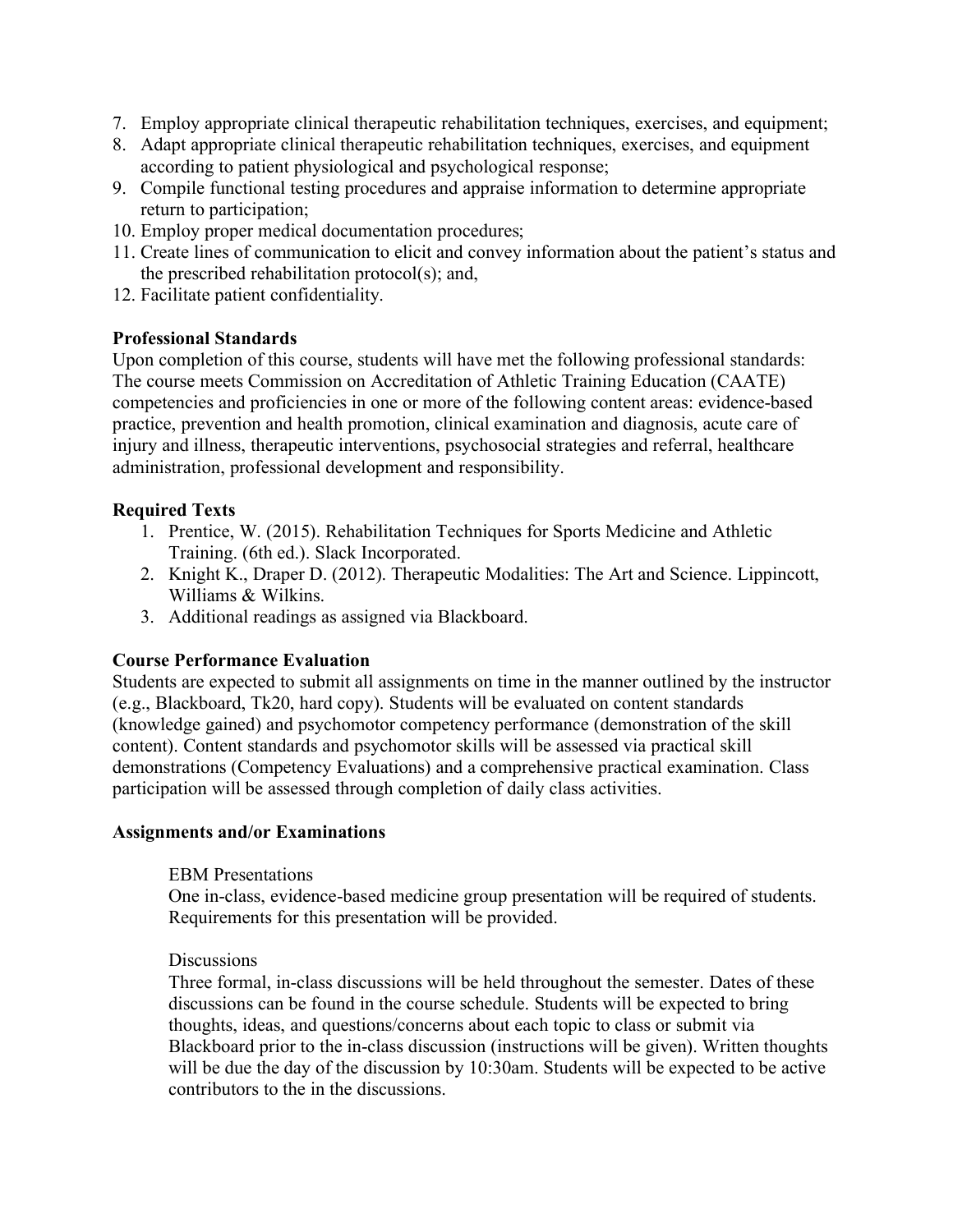#### Competency Assessment

Performance will be assessed through completion of cognitive and psychomotor competency examinations.

#### Comprehensive Practical Examination

One comprehensive practical examination will be administered. The examination will require a demonstration of content knowledge and psychomotor skill gained throughout the entire semester.

#### **Other Requirements**

### **Class Participation**

Students are expected to be present, active and engaged throughout class. Students are expected to be on time, attend all class meetings and be prepared for in class assignments, activities, laboratories and projects. Class participation will be assessed through participation in and completion of daily class activities and assignments. Students will lose credit for not attending and contributing to class. Just being present in class does not mean you are an active and engaged participant in activities taking place that day.

You can only make up an in-class activity if you have pre-approved absence or proof of illness. Excused absences include the following: illness (must bring a receipt or note from a doctor), family death, athletic/academic event, and others at the discretion of the instructor. See below for make-up work policy.

### **Grading**

| <b>ASSESSMENT</b>             | <b>NUMBER</b> | <b>POINTS</b><br><b>EACH</b> | <b>POINTS</b><br><b>TOTAL</b> |
|-------------------------------|---------------|------------------------------|-------------------------------|
| <b>Class Participation</b>    |               |                              | 50                            |
| <b>EBM</b> Presentations      |               | 50                           | 50                            |
| <b>Discussions</b>            |               | 15                           | 45                            |
| <b>Competency Evaluations</b> |               | 50                           | 200                           |
| Comprehensive Practical Exam  |               | 100                          | 100                           |
| <b>TOTAL</b>                  |               |                              | 445                           |

Course Grading Scale

The student's final letter grade will be earned based on the following scale: A:  $(93.0-100\%)$ A-: (90.0-92.99%) B+: (87.0-89.99%) B: (83.0-87.99%) B-:  $(80.0 - 82.99%)$  $C^{+}$ : (77.0-79.99%)  $C: (73.0 - 76.99\%)$  $C-(70.0-72.99%)$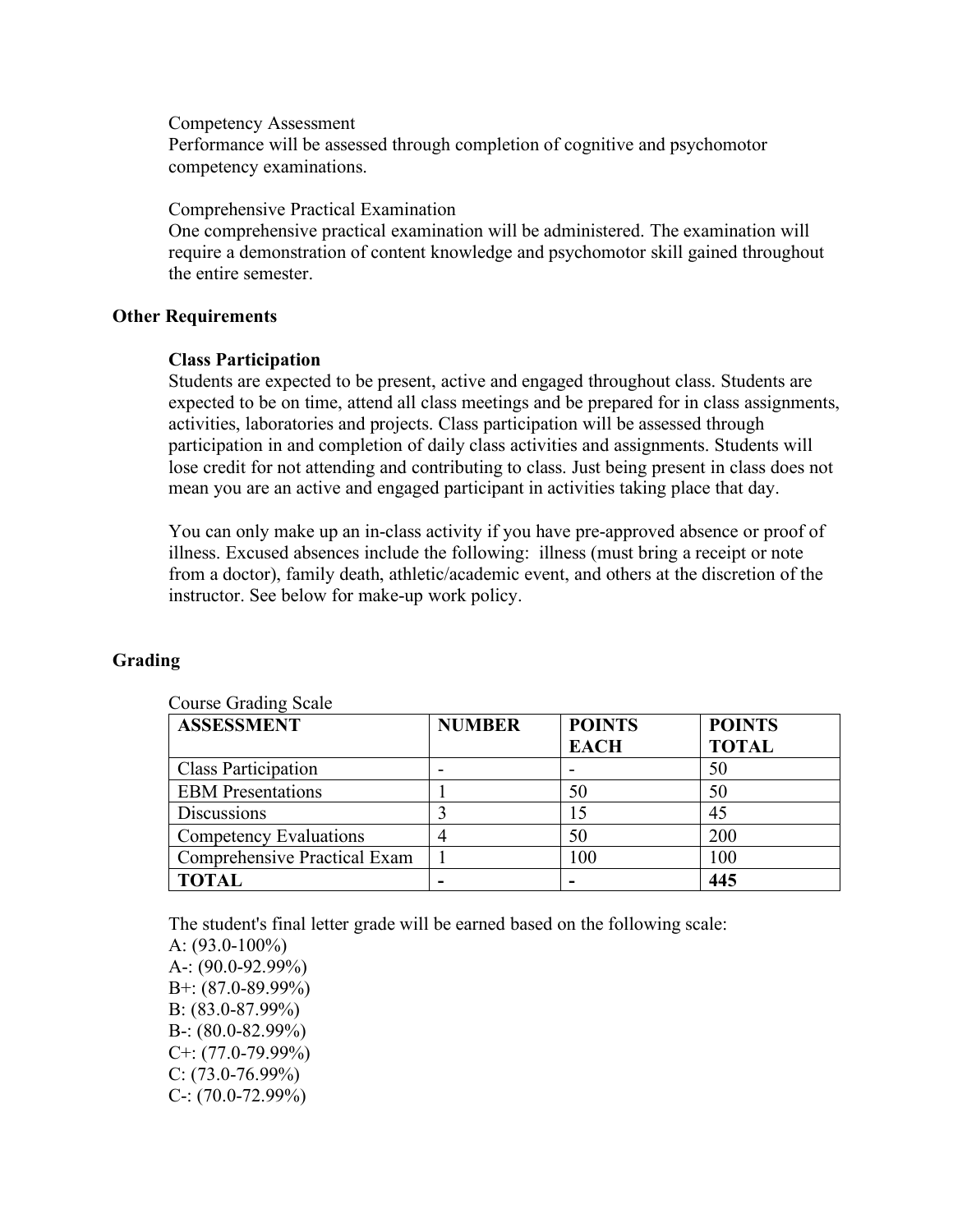D: (63.0-69.99%) F:  $(**62.99%**)$ 

### **Grading**

Every attempt will be made to grade and return assignments in a timely manner to provide students with constructive feedback. To provide students the opportunity to fully assess the feedback provided on graded assignments, the professor will be happy to answer any questions at the next class period following the return of the assignments or during the professor's office hours. If there is a question regarding feedback or a grade, it is expected that it be discussed with the instructor for the course first. The professor acknowledges the passion with regards to grades, but unprofessional and uncivil behavior either in person or through other modes of communication will not be tolerated.

## **Name**

Your name MUST be on your papers when you turn them in. Failure to put your name will result in a 0 for the assignment.

## **Make Up Work**

Students who are absent or who arrive late without an official university or a medical doctor's excuse will not be permitted to participate in the class activities for credit the day of the absence or tardy event. There will be no make-up quizzes or exams unless an excused absence has been warranted. For known upcoming absences, students must contact the instructor at least one week in advance to the missed class to make up work. In the case of excused illness or some other unforeseen excused absence, the student must contact the instructor via e-mail as soon as possible. At the next attended class meeting the student will discuss material that is to be completed. Students who miss an examination, quiz or other class activity because of an excused absence must complete the assignment within a week of the excused absence. It is the student's obligation to pursue any make-up work.

### **Late Assignments**

All work is due by the time noted on Blackboard, or at the beginning of class time on the indicated day if an in-class assignment. NO LATE WORK WILL BE ACCEPTED AND WILL RESULT IN A 0 GRADE!!!

### **Professional Dispositions**

Students are expected to exhibit professional behaviors and dispositions at all times. See https://cehd.gmu.edu/students/polices-procedures/

| <b>DATE</b> |     |    | <b>TENTATIVE TOPIC</b>            | <b>READING/ASSIGNMENTS</b><br>DUE |
|-------------|-----|----|-----------------------------------|-----------------------------------|
| W           | Jan | 23 | Introduction to course;<br>Review |                                   |
| M           | Jan | 28 | Review                            |                                   |
| W           | Jan | 30 | Review                            |                                   |

### **Class Schedule**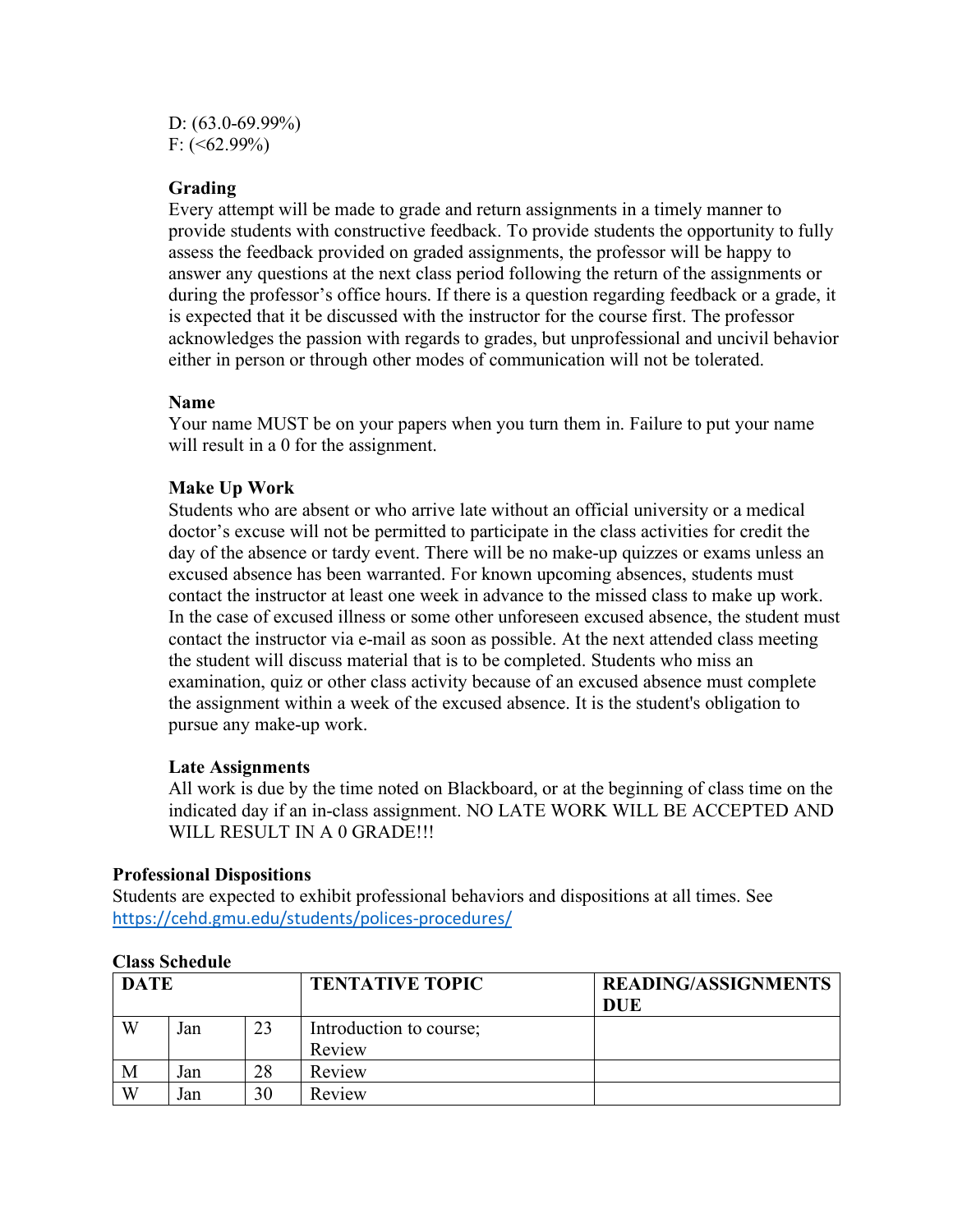| M | Feb | $\overline{4}$  | Thoracic Spine                    | Read Prentice Ch 24      |
|---|-----|-----------------|-----------------------------------|--------------------------|
| W | Feb | 6               | Thoracic Spine                    |                          |
| M | Feb | 11              | Work Day                          |                          |
| W | Feb | 13              | Discussion 1                      | Written discussion due   |
| M | Feb | 18              | Work Day                          |                          |
| W | Feb | 20              | Cervical Spine                    |                          |
| M | Feb | 25              | Cervical Spine; Review            |                          |
| W | Feb | $\overline{27}$ | <b>Competency Evaluation #1</b>   |                          |
| M | Mar | $\overline{4}$  | Head Face & Related Structures    |                          |
| W | Mar | 6               | Concussion, Guest Lecturer: Trish | Read Assigned Article    |
|   |     |                 | Kelshaw                           |                          |
| M | Mar | 11              | <b>SPRING BREAK</b>               |                          |
| W | Mar | 13              | <b>SPRING BREAK</b>               |                          |
| M | Mar | 18              | Concussion                        | <b>EBM</b> Presentations |
| W | Mar | 20              | Concussion                        | <b>EBM</b> Presentations |
| M | Mar | 25              | <b>Competency Evaluation #2</b>   |                          |
| W | Mar | 27              | Shoulder & Upper Arm              | Read Prentice Ch 17      |
| M | Apr | $\mathbf{1}$    | Shoulder & Upper Arm              |                          |
| W | Apr | $\overline{3}$  | Discussion 2                      | Written discussion due   |
| M | Apr | 8               | Review Day                        |                          |
| W | Apr | 10              | <b>Competency Evaluation #3</b>   |                          |
| M | Apr | 15              | Elbow & Forearm                   | Read Prentice Ch 18      |
| W | Apr | 17              | Elbow & Forearm                   |                          |
| M | Apr | 22              | Discussion 3                      | Written discussion due   |
| W | Apr | 24              | <b>Competency Evaluation #4</b>   |                          |
| M | Apr | 29              | Wrist & Hand                      | Read Prentice Ch 19      |
| W | May | $\mathbf{1}$    | Wrist & Hand                      |                          |
| M | May | 6               | Review Day                        |                          |
| M | May | 13              | <b>Comprehensive Final Exam</b>   |                          |
|   |     |                 | 10:30am-1:15pm                    |                          |

Note: Faculty reserves the right to alter the schedule as necessary, with notification to students.

# **Core Values Commitment**

The College of Education and Human Development is committed to collaboration, ethical leadership, innovation, research-based practice, and social justice. Students are expected to adhere to these principles: http://cehd.gmu.edu/values/.

GMU Policies and Resources for Students Policies

- Students must adhere to the guidelines of the Mason Honor Code (see https://catalog.gmu.edu/policies/honor-code-system/).
- Students must follow the university policy for Responsible Use of Computing (see http://universitypolicy.gmu.edu/policies/responsible-use-of-computing/).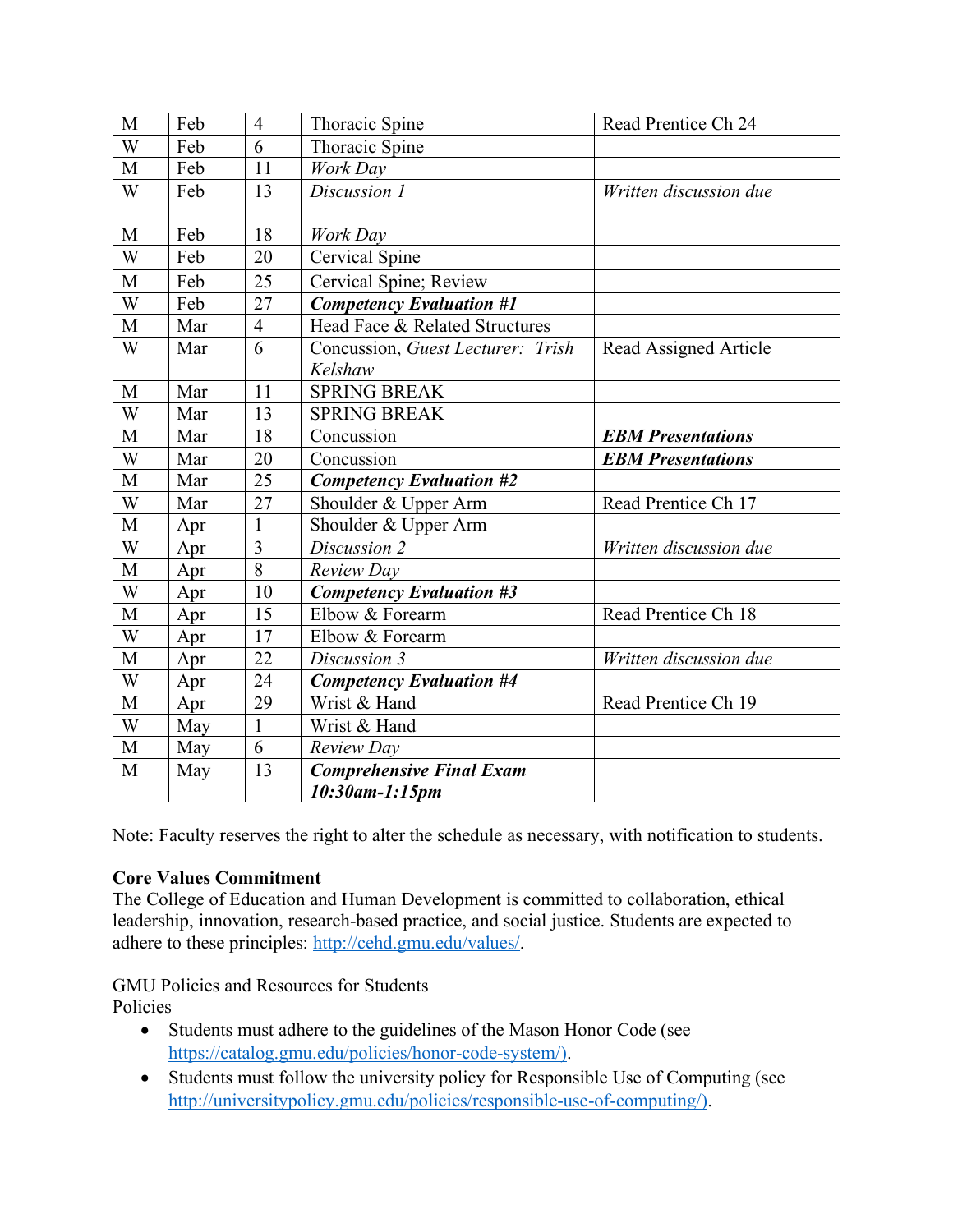- Students are responsible for the content of university communications sent to their Mason email account and are required to activate their account and check it regularly. All communication from the university, college, school, and program will be sent to students solely through their Mason email account.
- Students with disabilities who seek accommodations in a course must be registered with George Mason University Disability Services. Approved accommodations will begin at the time the written letter from Disability Services is received by the instructor (see http://ods.gmu.edu/).
- Students must follow the university policy stating that all sound emitting devices shall be silenced during class unless otherwise authorized by the instructor.

Campus Resources

- Support for submission of assignments to Tk20 should be directed to  $tk20$ help@gmu.edu or https://cehd.gmu.edu/aero/tk20. Questions or concerns regarding use of Blackboard should be directed to http://coursessupport.gmu.edu/.
- For information on student support resources on campus, see https://ctfe.gmu.edu/teaching/student-support-resources-on-campus

**For additional information on the College of Education and Human Development, please visit our website https://cehd.gmu.edu/students/ .**

# **Attendance**

**Students are expected to be on time, attend all class meetings and be prepared for in class assignments and projects.** Excused absences include the following: illness (must bring a receipt or note from a doctor), family death, athletic/academic event, and others at the discretion of the instructor. For known upcoming absences, students must contact the instructor at least one week in advance to the missed class to make up work. In the case of illness or some other unforeseen absence, the student must contact the instructor via e-mail or telephone. At the next attended class meeting, the student will discuss material that is to be completed. It is the student's obligation to pursue any make-up work.

# **Technology Use During Class**

As per GMU policy, all sound emitting technology is required to be turned off during the class meeting time. Additionally, no laptop computers will be permitted for use during class time; the exceptions are for use during presentations/projects, and technology deemed as necessary by the Office of Disability Services. Students utilizing various technology devices during class will be asked to leave class and will not be permitted to complete course work or receive any points for assignments that day.

# **E-mail Correspondence**

Only messages that originate from a George Mason University address will be accepted.

Please note that e-mail is a wonderful tool for brief communication of ancillary matters, but is a poor substitute for in-person discussion of detailed matters. Therefore, to make communication more effective, e-mail correspondence from students should be limited to brief clarification of